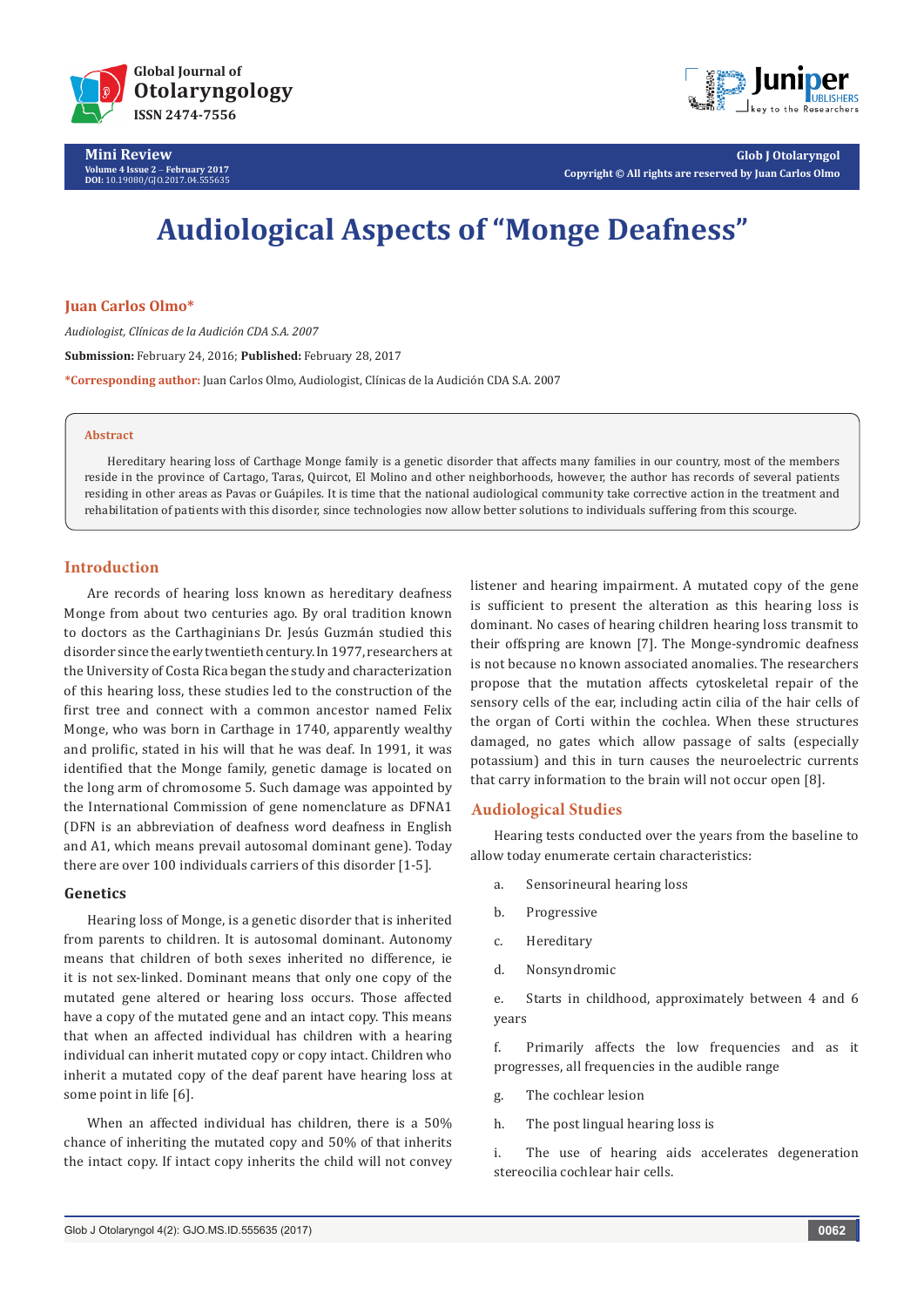Hearing tests performed by the author have demonstrated that the use of headphones in one ear, causes the fastest on the side adapted impairment, where that is a cause to contraindicate its use, since not using prosthesis causes a deprivation finally generates aural and auditory processing problem at the time that the patient decides to use the prosthesis makes it very difficult for this disorder. Another myth ruled today is the accelerated evolution with pregnancies, as in monitoring pregnant carrier has not demonstrated an evolution ng of deafness [9].

# **Prosthetic hearing rehabilitation**



Note that to alleviate the devastating psychological, sociological and physiological effects of hearing loss hereditara is vital early identification of deafness Monge. This is easy to achieve if they are made from childhood hearing tests to all children of patients with hearing impairment. Unfortunately today there is no program to monitor all families with members carrying damage. The author suggests that in the early stages, when the hearing loss is expressed with bilateral sensorineural fall mild to moderate school use, this will improve the signal to (Figure 1). Evolución audiométrica de la hipoacusia de la familia Monge (Según Sánchez) noise ratio within the classroom and will prevent the secondary auditory processing disorder to poor discrimination in noise and lack of acoustic energy in the perception of speech sounds. This would improve school performance in children carrying early stage. Once actually affect hearing loss frequencies of 1000 and 2000 Hertz, the adaptive digital, programmable hearing aid with at least two channels in order to handle the frequency disparity is proposed perception [9,10].

To obviate the aesthetics alleged by the patients with hearing loss, adaptation peritimpánico prosthesis type is suggested, as long as the age and size of the external auditory canal permit. When the patient reaches adulthood and hearing loss progresses to profound hearing loss level, the performance of cochlear implant technology available through social security, which

replaces the function of the hair cells in the cochlea (where it has proposed degeneration). Carriers of the Monge hearing loss, are ideal candidates for this procedure because of their status have acquired hearing loss after the acquisition of language.

#### **Conclusion**

The implementation of a rehabilitation program for patients with Monge Deafness is essential in order to minimize the adverse effects of this disorder, which are completely preventable by timely identification. Institutions such as the University of Santa Paula, the Costa Rican Social Security and distributors of hearing aids have the responsibility to initiate a program of detection and rehabilitation of hearing deafness due to Monge.

Meanwhile audiologists, otolaryngologists and students observe impassively as compatriots uselessly sacrificed their lives fighting a disability that can be rehabilitated, the problem continues to advance and raising its cost to social, economic and quality of life for individuals. The Monge have the right and should have access to technology and surgical solutions that represent auditory and cochlear implant prostheses to reduce the negative effects of this disease.

#### **References**

- 1. Leon PE, Vanegas R, Sánchez (1981) Caraterizaci ng dominant hereditary deafness, regional and transimisión late expression. Acta Medica Costarricense 24: 51-58.
- 2. [León PE, Bonilla JA, Sánchez JR, Vanegas R, Villalobos M, et al. \(1981\)](https://www.ncbi.nlm.nih.gov/pubmed/7211837)  [Low frequency hereditary deafness in man with childhood onset.](https://www.ncbi.nlm.nih.gov/pubmed/7211837)  [American Journal of Human Genetics. 33\(2\): 209-214.](https://www.ncbi.nlm.nih.gov/pubmed/7211837)
- 3. [Moulton C \(1983\) Audiological characterization of the Monge family](http://pdxscholar.library.pdx.edu/open_access_etds/3343/)  [of Costa Rica. Thesis. Portland State University, Portland, Oregon.](http://pdxscholar.library.pdx.edu/open_access_etds/3343/)
- 4. Vargas CI (1983) An e studio g Enico ligament in a dominant hereditary deafness autonomic late expression. Thesis, University of Costa Rica, San José, Costa Rica.
- 5. Leon PE, Vargas CI (1988) Dominantely Gene mapping of inherited progressive, low tone deafness. American Journal of Human Genetics 43: A89.
- 6. McKusick VA (1986) Mendelian Inheritance in Man. The Johns Hopkins University Press. Baltimore, USA.
- 7. Vargas IC, Sanchez JR, Leon PE (1989) Hereditary deafness Monge family. Acta Medica Costarricense 33: 3-9.
- 8. Leon PE, Vargas CI (1991) Study of hereditary deafness Taras Carthage. UCR Publications Office.
- 9. Leon Lynch Morrow, King (1991) Research on hereditary deafness in a family of Cartago. UCR Publications Office, Costa Rica, USA.
- 10. Leon PE, Vargas, CI, Sánchez JR (1989) Hereditary deafness monge family. Medi ca Costarricense Acta 33(1): 3-8.